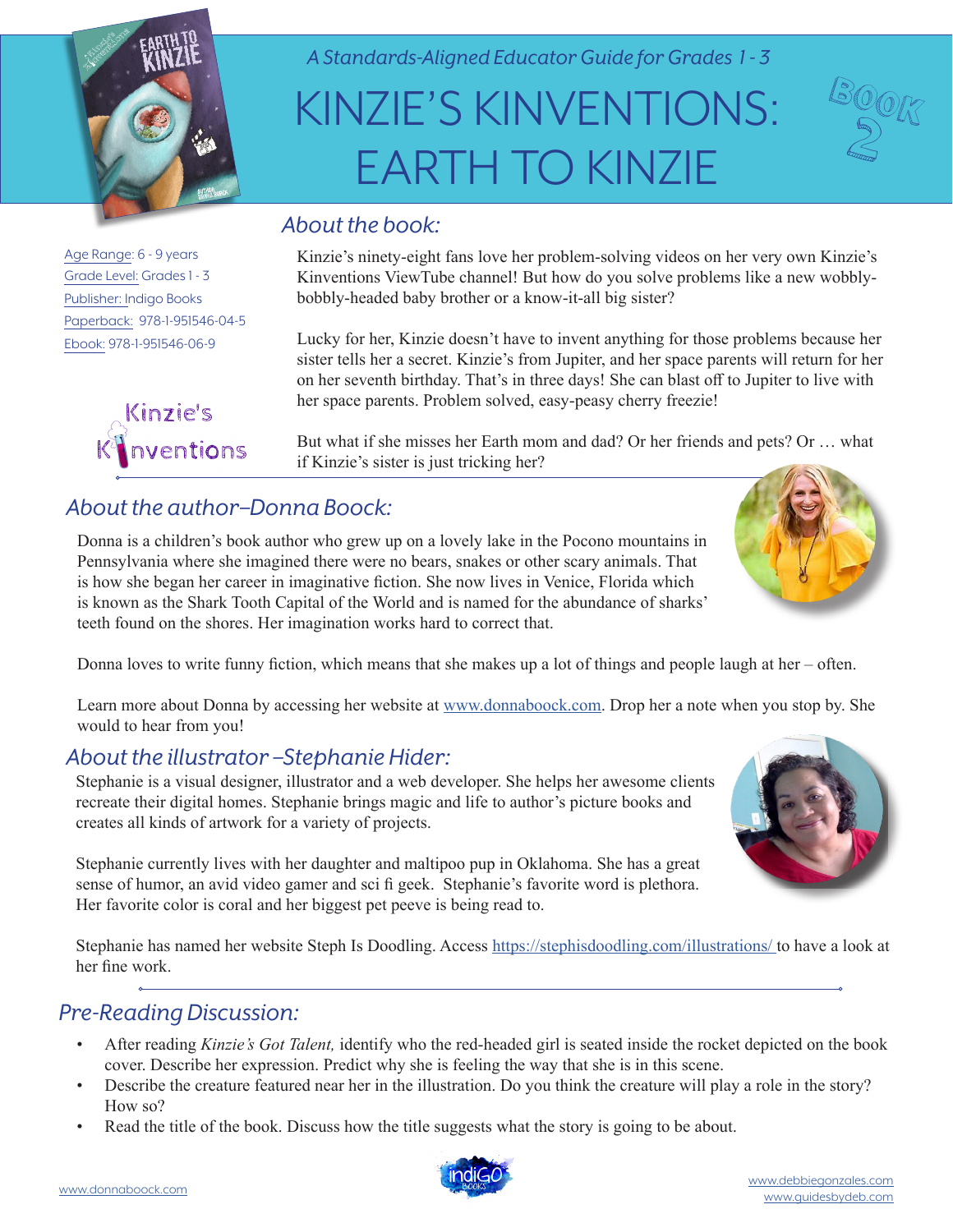### *Post-Reading Discussion:*

*"Your space parents brought you here. By spaceship. They're from Jupiter. And so are you."*

- Sidney is tricking Kinzie to believe that she was not ever a baby like Will. Instead, she's attempting to convince Kinzie that she came from Jupiter. And, that in three days, on her next birthday, Kinzie will return to her home planet. Why would Sidney say things such as this?
- Sidney tells Kinzie that tattling is a bad thing to do. Is that true? Are there times when a child should tell a parent about troublesome things that are happening? If so, when?
- Explain why the idea of living in outer space away from Will and Sidney sounds appealing to Kinzie.

*I wanted to live on Jupiter, but I didn't want to leave Mom and Dad. Or Puppachino or Madame Purrie and Finley. I might even miss smarty-pants Sidney and wobbly-bobbly-headed Will.* 

- Earlier, the thought of living away from her sister and brother in outer space sounded intriguing to Kinzie. Now, in this scene, the notion makes her want to cry. What happened to bring about this change in Kinzie?
- The word *alien* means that someone is a stranger, a visitor from outer space, or is typically someone who doesn't belong with others. Do you think that Kinzie is an alien in her family or her school? Explain your answer.
- Kinzie has a strong, outgoing personality. She's



creative, clever, and very funny. Are there times when unique individuals like Kinzie can be perceived as being as odd or different as an alien? Explain your answer.

- *"It's not likely there are Earth-like beings living on Jupiter," I read. I thought about that for a minute. "But I'm Earth-like. And I'm living," I said.*
- To be *disappointed* is the feeling one experiences when their expectations are not met. To be *confused*  means being unable to understand something that has happened. In this scene, do you think Kinzie is either disappointed or confused by the knowledge that she is not an alien from Jupiter. Explain your answer.
- Tell why Kinzie became very angry with Sidney. What did Sidney do to cause Kinzie to react in this way?

*A very good idea popped into my head. A new plan. Operation Sidney. And I didn't need to invent anything for this plan. I just had to tell the truth.*

- Tell how simply reporting the truth helped Kinzie to solve Operation Sidney.
- Did Kinzie tattle when she told Mom what Sidney said? Explain your answer.
- In the end, how did Kinzie get what she really wanted – that she was no longer considered to be an alien in her family. Determine how Kinzie was able to as if she belonged in her family.

*Vertical Puzzle Answers (puzzle found on following page)*

|                    |  |  |  | 1. 0 $b \int e c t$                         |  |                       |  |
|--------------------|--|--|--|---------------------------------------------|--|-----------------------|--|
|                    |  |  |  |                                             |  | $2 b \cup l \neq g e$ |  |
| 3. Great Red SP ot |  |  |  |                                             |  |                       |  |
|                    |  |  |  | 4. G $a$ s G $a$ a n t                      |  |                       |  |
|                    |  |  |  | 5. <u>m a g n e</u> j i c                   |  |                       |  |
|                    |  |  |  | $6$ , $1$ $a$ $r$ $g$ $\frac{1}{2}$ $s$ $t$ |  |                       |  |
|                    |  |  |  |                                             |  |                       |  |

R 7. *a u o r a*



COMMON CORE STATE STANDARDS ALIGNMENT:

*Reading Literature: RL.1, RL.2, RL.3, RL.4, RL.5, RL.7, RL.10 Speaking & Listening: SL.1, SL.2, SL.4, Sl.5 Next Gen Science: 2-ESS1-1*

Guide created by Debbie Gonzales, MFA